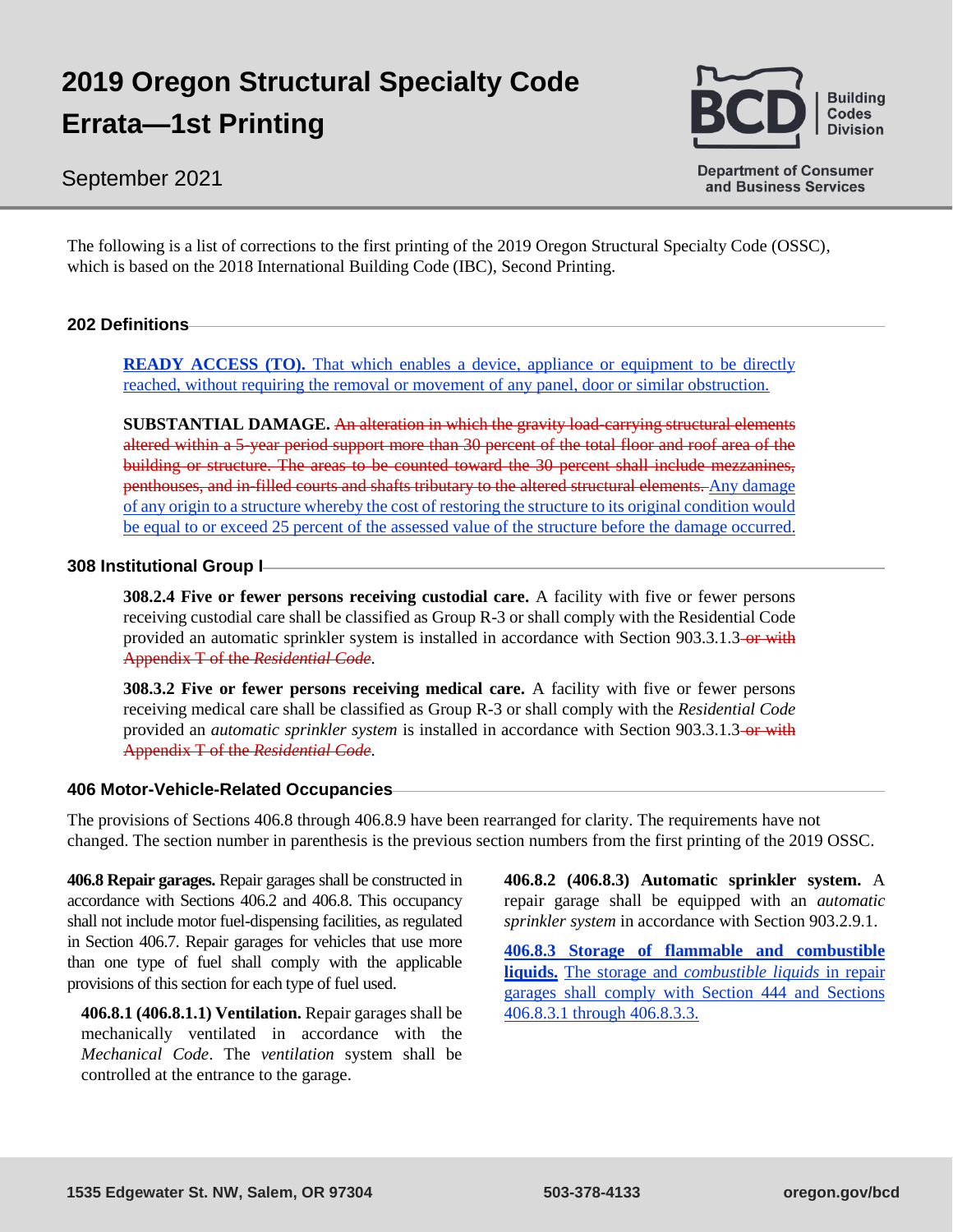**406.8.3.1 (406.8.4) Waste oil, motor oil and other Class IIIB liquids.** Waste oil, motor oil and other Class IIIB liquids shall be stored in *approved* tanks or *container*s, which are allowed to be stored and dispensed from inside repair garages.

**406.8.3.1.1 (406.8.4.1) Tank location.** Tanks storing Class IIIB liquids in *repair garages* are allowed to be located at, below or above grade, provided that adequate drainage or containment is provided.

**406.8.3.2 (406.8.4.2) Spray finishing.** Spray finishing with flammable or *combustible liquids* shall comply with this code.

**406.8.4 (406.8.5) Sources of ignition.** Sources of ignition shall not be located within 18 inches (457 mm) of the floor and shall comply with this code.

**406.8.4.1 (406.8.5.1) Equipment. Building systems.** Appliances and equipment Building systems installed in a *repair garage* shall comply with the provisions of this code, the *Mechanical Code* and the *Electrical Code*.

**406.8.5 (406.8.6) Below-grade areas.** Pits and belowgrade work areas in repair garages shall comply with Sections 406.8.5.1 through 406.8.5.3.

**406.8.5.1 (406.8.6.1) Construction.** Pits and belowgrade work areas shall be constructed in accordance with this code.

**406.8.5.2 (406.8.6.2) Means of egress.** Pits and below-grade work areas shall be provided with *means of egress* in accordance with Chapter 10.

**406.8.5.3 (406.8.6.3) Ventilation.** Where Class I liquids or LP-gas is stored within a building having a *basement* or pit wherein flammable vapors could accumulate, the *basement* or pit shall be provided with mechanical ventilation, in accordance with the *Mechanical Code*, at a minimum rate of  $1\frac{1}{2}$  cubic feet per minute per square foot (cfm/ft<sup>2</sup>) [0.008 m<sup>3</sup>/(s  $\cdot$  m<sup>2</sup>)] to prevent the accumulation of flammable vapors.

**406.8.6 (406.8.1) Repair garages for vehicles fueled by lighter-than-air fuels.** The room, motor vehicle repair booth or motor vehicle repair space containing repair garage activities for the conversion or repair of vehicles that use CNG, LNG, hydrogen or other lighter-than-air motor fuels shall be in accordance with this code. Repair garages for the repair of vehicles that use hydrogen fuel shall be in accordance with this code and NFPA 2.

#### **Exceptions:**

1. Repair garages where work is conducted only on vehicles that have been defueled and their systems purged with nitrogen gas.

- 2. Repair garages where work is not performed on the fuel system and is limited to exchange of parts and maintenance not requiring open flame or welding on the CNG-, LNG-, hydrogen- or other lighter-than-air-fueled motor vehicle.
- 3. Repair garages for hydrogen-fueled vehicles where work is not performed on the hydrogen storage tank and is limited to the exchange of parts and maintenance not requiring open flame or welding on the hydrogen-fueled vehicle. During the work, the entire hydrogen fuel system shall contain less than 200 cubic feet  $(5.6 \text{ m}^3)$  of hydrogen.
- 4. Repair garages for natural-gas-fueled vehicles where work is not being performed on the fuel storage tank and is limited to the exchange of parts and maintenance not requiring open flame or welding on the natural-gas-fueled vehicle. During the work, the natural gas in the vehicle fuel tank shall contain a pressure of not more than 250 psi at 70ºF (1724 kPa at 21ºC).

**406.8.6.1 Repair garages used for the repair of hydrogen-fueled vehicles.** Repair garages used for the repair of hydrogen-fueled vehicles shall be provided with an *approved* exhaust ventilation system in accordance with the *Mechanical Code* and Chapter 6 of NFPA 2.

**406.8.6.2 (406.8.7) Motor vehicle repair rooms.** Motor vehicle repair rooms shall be enclosed with not less than 1-hour *fire barriers* constructed in accordance with Section 707, or horizontal assemblies constructed in accordance with Section 711, or both, with 1-hour-rated opening protectives.

**406.8.6.3 (406.8.8) Motor vehicle repair booths.**  The design and construction of motor vehicle repair booths shall be in accordance with Sections 406.8.6.3.1 through 406.8.6.3.4.

**406.8.6.3.1 (406.8.8.1) Construction.** Motor vehicle repair booths shall be constructed of *approved*  noncombustible materials. Where walls or ceiling assemblies are constructed of sheet metal, single-skin assemblies shall be not thinner than 0.0478 inch (18 gage) (1.2 mm) and each sheet of double-skin assemblies shall be not thinner than 0.0359 inch (20 gage) (0.9 mm). Structural sections of motor vehicle repair booths shall be sealed in an *approved* manner.

**406.8.6.3.2 (406.8.8.2) Surfaces.** The interior surfaces of motor vehicle repair booths shall be constructed to permit the free passage of exhaust air from all parts of the interior.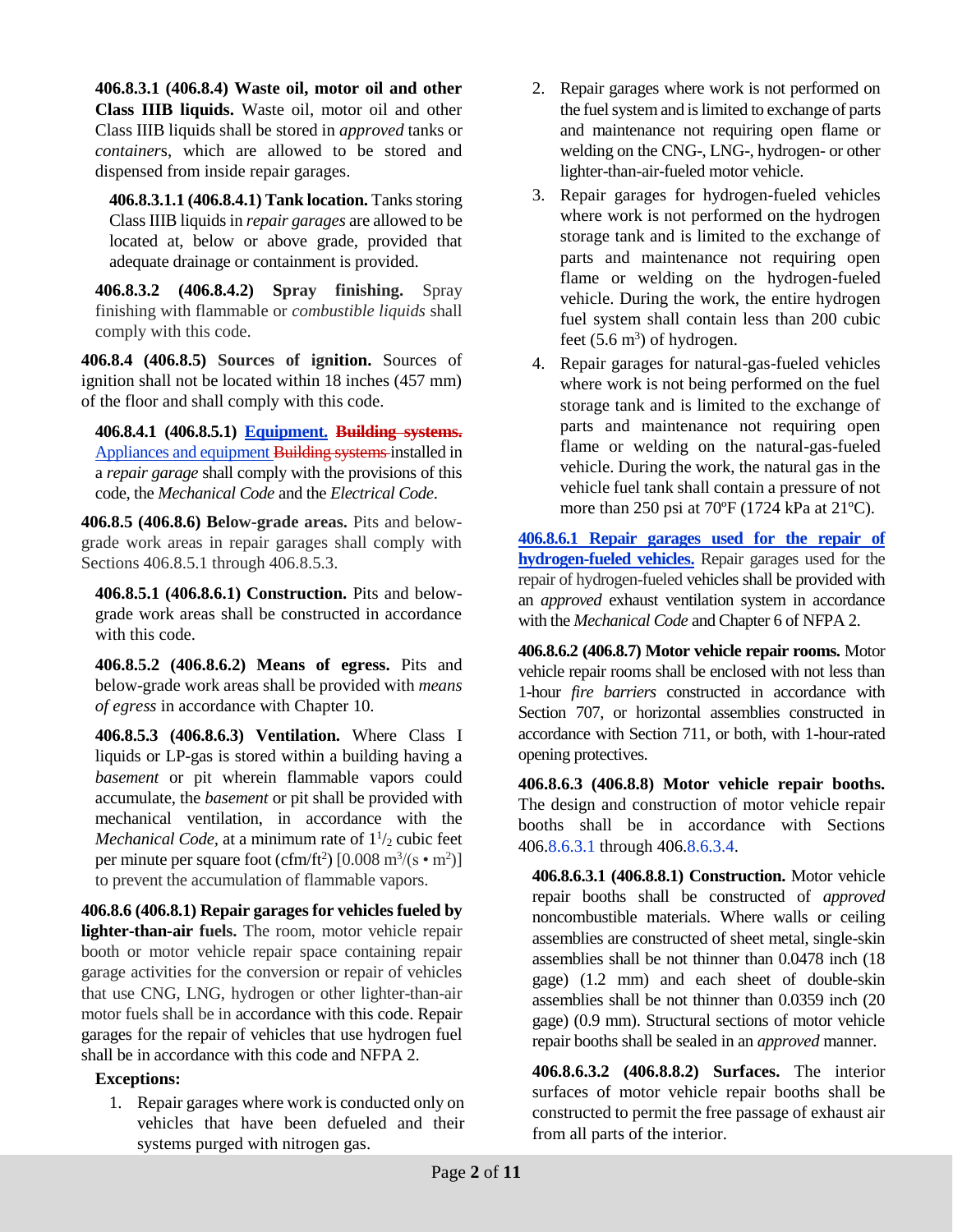**406.8.6.3.3 (406.8.8.3) Means of egress.** *Means of egress* shall be provided in accordance with Chapter 10.

**Exception:** *Means of egress* doors from premanufactured motor vehicle repair booths shall be not less than 30 inches (762 mm) in width by 80 inches (2032 mm) in height.

**406.8.6.3.4 (406.8.8.4) Clear space.** Motor vehicle repair booth the motor vehicle repair booth.

# **Exceptions:**

- 1. This requirement shall not prohibit locating a motor vehicle repair booth closer than 3 feet (914 mm) to or directly against an interior partition, wall or floor/ceiling assembly that has a fire-resistance rating of not less than 1 hour, provided that the motor vehicle repair booth can be adequately maintained and cleaned.
- 2. This requirement shall not prohibit locating a motor vehicle repair booth closer than 3 feet (914 mm) to an exterior wall or a roof assembly, provided that the wall or roof is constructed of noncombustible material and the motor vehicle repair booth can be adequately maintained and cleaned.

**406.8.6.4 Motor vehicle repair spaces.** Where such spaces are not separately enclosed, noncombustible spray curtains shall be provided to restrict the spread of flammable gases.

**406.8.6.5 (406.8.9) Fire protection.** Motor vehicle repair booths or spaces installed in a room or area protected by an *automatic sprinkler system* shall have the protection extended to include the inside of the motor vehicle repair booth or space.

**406.8.6.6 Exhaust ventilation system**. *Repair garages* used for the repair of CNG, LNG, or other lighter-than-air motor fuels other than hydrogen shall be provided with an *approved* mechanical ventilation system. The mechanical exhaust ventilation system shall be in accordance with the *Mechanical Code*.

**406.8.6.7 (406.8.2) Gas detection system.** Repair garages used for repair of vehicles fueled by nonodorized gases including but not limited to hydrogen and nonodorized LNG, shall be provided with a gas detection system that complies with Section 916. The gas detection system shall be designed to detect leakage of nonodorized gaseous fuel. Where lubrication or chassis service pits are provided in garages used for repairing nonodorized LNG-fueled vehicles, gas sensors shall be provided in such pits.

**406.8.6.7.1 (406.8.2.1) System activation.**  Activation of a gas detection alarm shall result in all of the following:

- 1. Initiation of distinct audible and visual alarm signals in the repair garage, where the ventilation system is interlocked with gas detection.
- 2. Deactivation of all heating systems located in the repair garage.
- 3. Activation of the mechanical *ventilation* system, where the system is interlocked with gas detection.

**406.8.6.7.2 (406.8.2.2) Failure of the gas detection system.** Failure of the *gas detection system* shall automatically deactivate the heating system, activate the mechanical ventilation system where the system is interlocked with the *gas detection system*, and cause a trouble signal to sound at an approved location.

**406.8.6.8 Classified electrical area**. Areas within 18 inches (450 mm) of a ceiling within a motor vehicle repair room or motor vehicle repair booth shall be designed and installed in accordance with the requirements for Class I, Division 2 classified locations, as set forth in the *Electrical Code*.

#### **Exceptions:**

- 1. Rooms with exhaust ventilation of not less than 1 cubic foot per minute per square foot  $(0.3 \text{ m}^3)$ min/m<sup>2</sup>) of floor area, with suction taken from a point within 18 inches (450 mm) of the highest point in the ceiling in *repair garages* for vehicles that use CNG, liquefied natural gas (LNG) or other lighter-than-air motor fuels.
- 2. Rooms used for the repair of hydrogen-fueled vehicles that have an *approved* exhaust ventilation system in accordance with the *Mechanical Code* and Chapter 6 of NFPA 2.

# **412 Aircraft-Related Occupancies**

**412.4.3 Smoke alarms.** *Smoke alarms* shall be provided within the hangar in accordance with Section 907.2.20 907.2.21.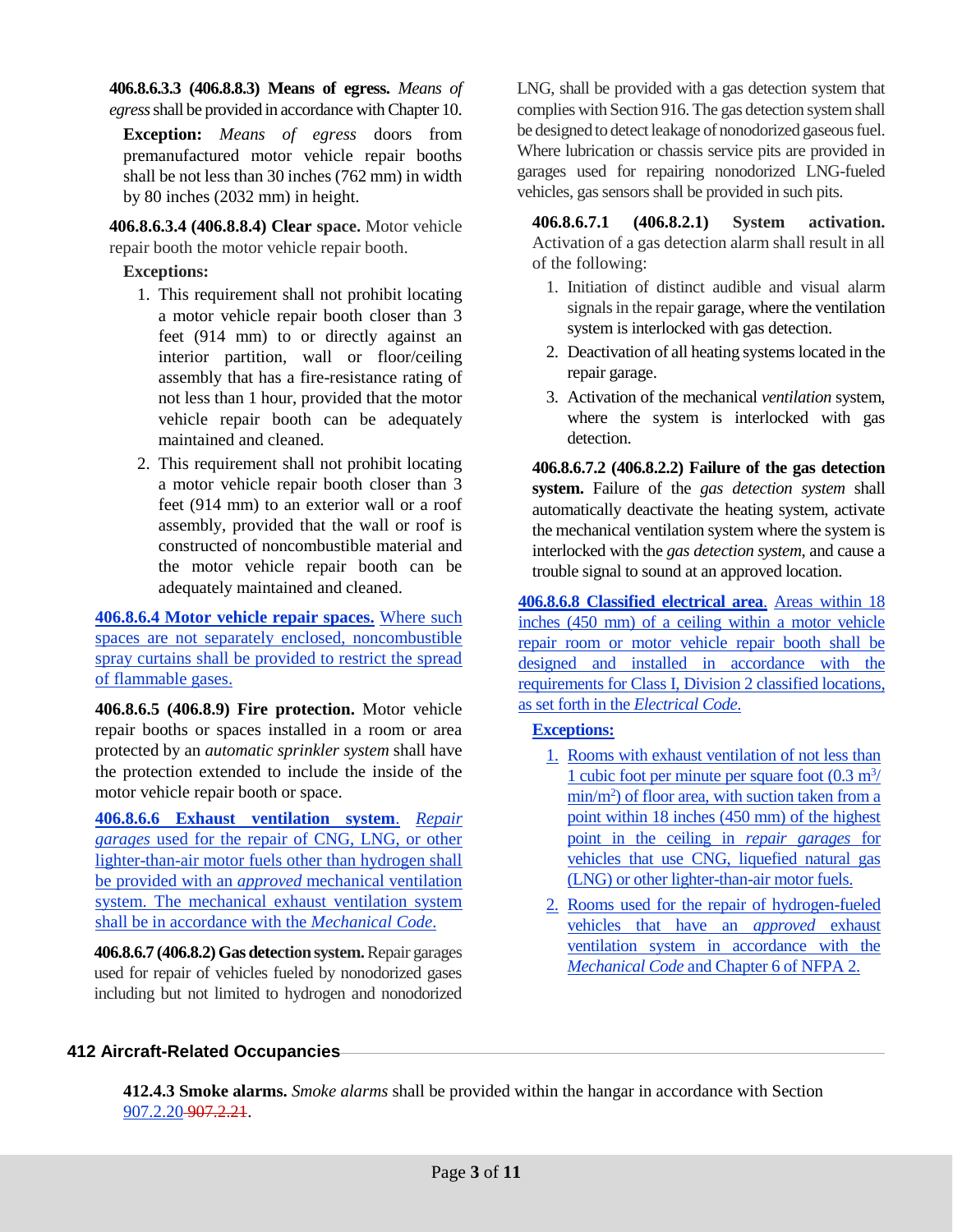# **414 Hazardous Materials**

**414.1 General.** The provisions of Sections 414.1 through 414.18 shall apply to buildings and structures occupied for the manufacturing, processing, dispensing, use or storage of *hazardous materials*. This section shall apply to all *hazardous materials*, including those materials regulated elsewhere in this code, except where specific requirements are provided in other sections or chapters, those specific requirements shall apply in accordance with the applicable section or chapter. Where a material has multiple hazards, all hazards shall be addressed.

# **Exceptions:**

- 1. In retail or wholesale sales occupancies, the quantities of medicines, foodstuff, or consumer products and cosmetics containing not more than 50 percent by volume of water-miscible liquids and with the remainder of the solutions not being flammable shall not be limited, provided that such materials are packaged in individual *container*s not exceeding 1.3 gallons (5 L).
- 2. Quantities of alcoholic beverages in retail or wholesale sales occupancies shall not be limited, provided that the liquids are packaged in individual *container*s not exceeding 1.3 gallons (5 L).
- 3. Building materials not otherwise regulated by this code.
- 4. *Refrigeration system*s (see Chapter 28).
- 5. *Stationary storage battery systems* regulated by Section 430.
- 6. The display, storage, sale or use of fireworks and *explosives* in accordance with Section 443.
- 7. *Corrosives* utilized in personal and household products in the manufacturer's original consumer packaging in Group M occupancies.
- 8. The storage of distilled spirits and wines in wooden barrels and casks.

**414.1.1 Waiver.** The provisions of this chapter are waived where the *building official* determines that such enforcement is preempted by other codes, statutes or ordinances. The details of any action granting such a waiver shall be recorded and entered in the files of the *municipality*.

**414.1.1.1 Other provisions.** Buildings and structures with an occupancy in Group H shall comply with this section and the applicable provisions of Section 415.

**414.1.2 Materials.** The safe design of hazardous material occupancies is material dependent. Individual material requirements are found in this code, Section 307 and the *Mechanical Code*.

**414.2.5.1 Nonflammable solids and nonflammable and noncombustible liquids.** The aggregate quantity of nonflammable solid and nonflammable or noncombustible liquid *hazardous materials* permitted within a single *control* area of a Group M display and storage area, a Group S storage area  $\Theta$  is permitted to exceed the maximum allowable quantities per *control area* specified in Tables 307.1(1) and 307.1(2) without classifying the building or use as a Group H occupancy, provided that the materials are displayed and stored in accordance with this code and quantities do not exceed the maximum allowable specified in Table 414.2.5(1).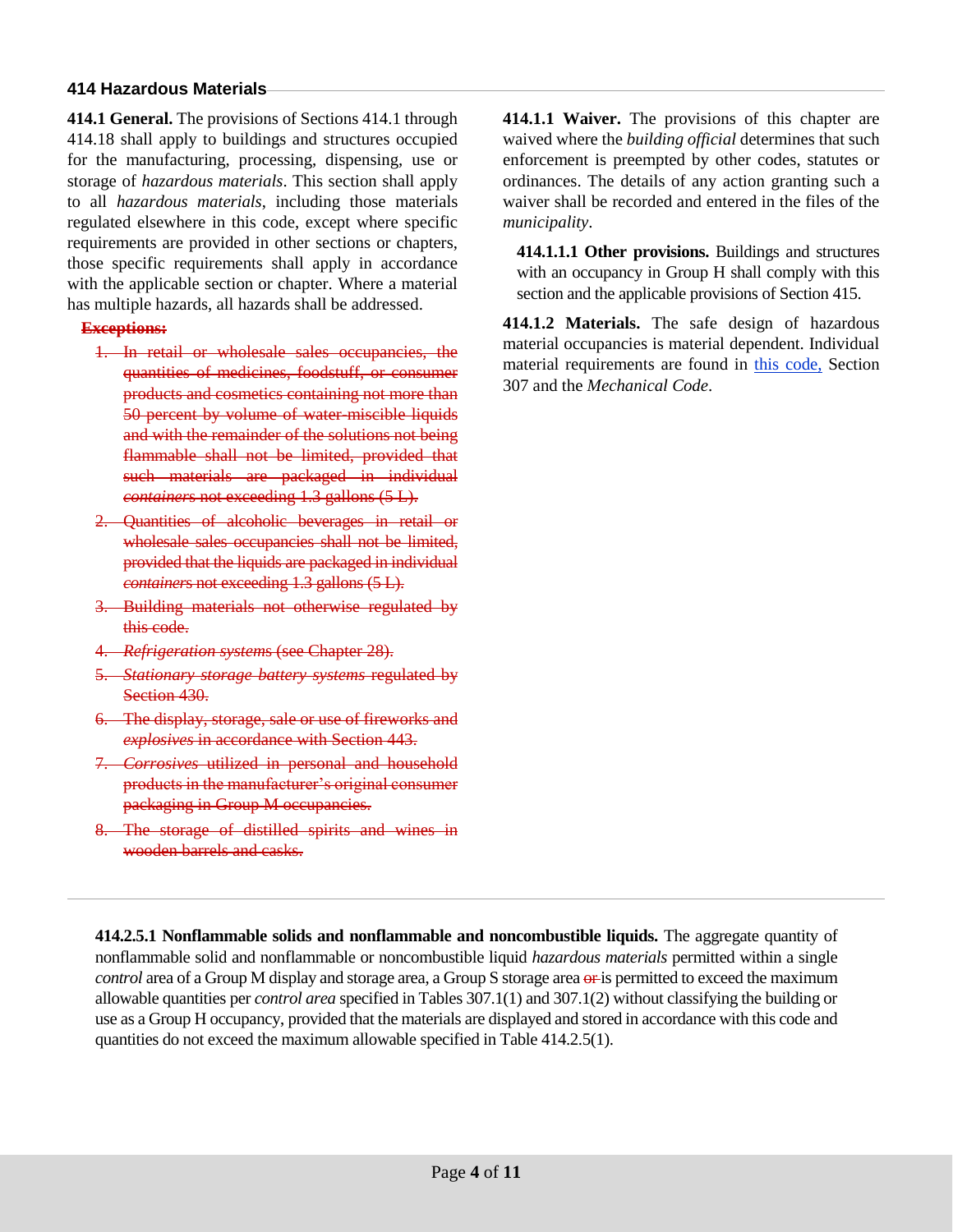420.10.2 Cooking appliances in sleeping rooms. Cooktops, ranges and ovens shall not be installed or used in sleeping rooms.

#### **427 Medical Gas Systems**

| <b>TABLE 427.2</b><br><b>PERMITTED AMOUNTS FOR COMPRESSED GASES</b>  |                                      |  |  |  |
|----------------------------------------------------------------------|--------------------------------------|--|--|--|
| <b>TYPE OF GAS</b>                                                   | <b>AMOUNT</b><br>(cubic feet at NTP) |  |  |  |
| Carbon dioxide                                                       | 875 (100 lbs.)                       |  |  |  |
| Corrosive                                                            | 200                                  |  |  |  |
| Flammable (except cryogenic fluids and<br>liquefied petroleum gases) | 200                                  |  |  |  |
| <b>Highly toxic</b>                                                  | <b>Any Amount</b>                    |  |  |  |
| Inert and simple asphyxiant                                          | 6,000                                |  |  |  |
| Oxidizing (including oxygen)                                         | 504                                  |  |  |  |
| Pyrophoric                                                           | <b>Any Amount</b>                    |  |  |  |
| Toxic<br>$\alpha + 1$ $\beta$ $\alpha + 2$ $\alpha + 3$              | <b>Any Amount</b>                    |  |  |  |

For SI: 1 cubic foot =  $0.02832 \text{ m}^3$ 

#### **440 Compressed Gas**

**440.9.1 Interior supply location.** Medical gases shall be located in areas dedicated to the storage of such gases without other storage or uses. Where *container*s of medical gases in quantities greater than the permit amount permitted amounts set forth in Table 427.2 are located inside buildings, they shall be in a 1-hour exterior room, a 1-hour interior room or a gas cabinet in accordance with Section 440.9.1.1, 440.9.1.2 or 440.9.1.3, respectively. Rooms or areas where medical gases are stored or used in quantities exceeding the *maximum allowable quantity per control area* as set forth in this code shall be in accordance with this code for high-hazard Group H occupancies.

#### **903 Automatic Sprinkler Systems**

**903.2.8.3 Group R-4, Condition 2.** An *automatic sprinkler system* installed in accordance with Section 903.3.1.2 shall be permitted in Group R-4, Condition 2 occupancies.

**903.2.8.3.1 Attics used for living purposes, storage or fuel-fired equipment.** Attics used for living purposes, storage or fuel-fired equipment shall be protected throughout with an *automatic sprinkler system*  installed in accordance with Section 903.3.1.2.

**903.2.8.3.2 Attics not used for living purposes, storage or fuel-fired equipment.** Attics not used for living purposes, storage or fuel-fired equipment shall be protected in accordance with one of the following: 1. Attics protected throughout by a *heat detector* system arranged to activate the building *fire alarm* 

- *system* in accordance with Section 907.2.10.
- 2. Attics constructed of noncombustible materials.
- 3. Attics constructed of *fire-retardant-treated* wood framing complying with Section 2303.2.
- 4. The *automatic sprinkler system* shall be extended to provide protection throughout the attic space.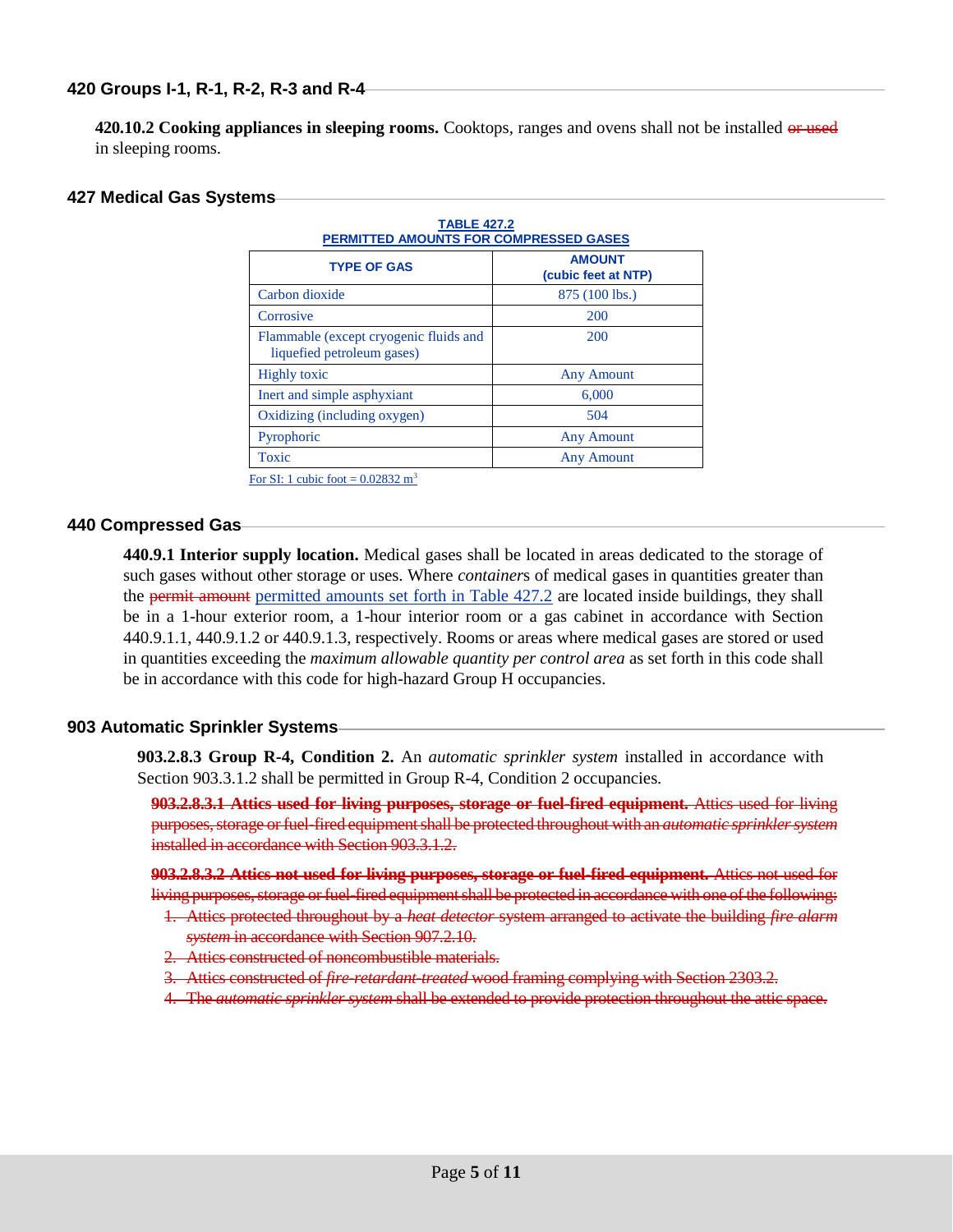#### **909 Smoke Control Systems**

**909.19.6.1 Ventilation systems.** Smokeproof enclosure ventilation systems shall be independent of other building ventilation systems. The equipment, control wiring, power wiring and ductwork shall comply with one of the following:

*(Items 1-3) remain unchanged*

**Exception:** Control wiring and power wiring located outside of a 2-hour fire barrier construction shall be installed and protected in accordance with the *Electrical Code* and provide a *fireresistance rating* of not less than 2 hours.

#### **1005 Means of Egress Sizing**

**1005.3.2 Other egress components.** The capacity, in inches, of *means of egress* components other than *stairways* shall be calculated by multiplying the *occupant load* served by such component by a means of egress capacity factor of 0.2 inch (5.1 mm) per occupant.

#### **Exceptions:**

1. For other than Group H and I-2 occupancies, the capacity, in inches, of *means of egress*  components other than *stairways* shall be calculated by multiplying the *occupant load*  served by such component by a means of egress capacity factor of 0.15 inch (3.8 mm) per occupant in buildings equipped throughout with an automatic sprinkler system installed in accor101.4.7dance with Section 903.3.1.1 or 903.3.1.2 and an *emergency voice/alarm communication* system in accordance with Section 907.5.2.2.

*(The rest of Section 1005.3.2 remains unchanged.)*

#### **1110 Recreational Facilities**

**1110.1 General.** Recreational facilities shall be provided with *accessible* features in accordance with Section  $1102.2.2.9$  1102.1.2.9.

#### **1608 Snow Loads**

**1608.2.5 ASCE 7, Section 7.10.** Modify ASCE 7, Section 7.10, *Rain-on-Snow Surcharge Load,* to read as follows:

A 5 psf rain-on-snow surcharge shall be added to the minimum roof snow load determined from Sections 7.3.4 and 7.4 where any of the following conditions exist:

- 1. All roofs having a slope less than or equal to 1 unit vertical in 12 units horizontal (1:12).
- 2. Roofs of any slope that constrain runoff of the drainage system by parapets or other physical obstructions and are capable of accumulating more than 1 inch of standing water on any part of the roof. Structures with a continuous gutter at the low-point eave or comparable system shall not be considered as having constrained runoff.

*(The following is an exception to the section and not to item 2.)*

**Exception:** The 5 psf rain-on-snow surcharge need not apply to roofs, of any slope, where all of the following conditions exist:

- 1. The roof drainage is not constrained.
- 2. The mapped ground snow load, *pg*, is less than 15 psf.
- 3. The structure lies west of the Coast Range crest or east of the Cascade Range crest. At the most northern point of the Coast Range crest, the dividing line shall be the county line between Clatsop and Columbia counties.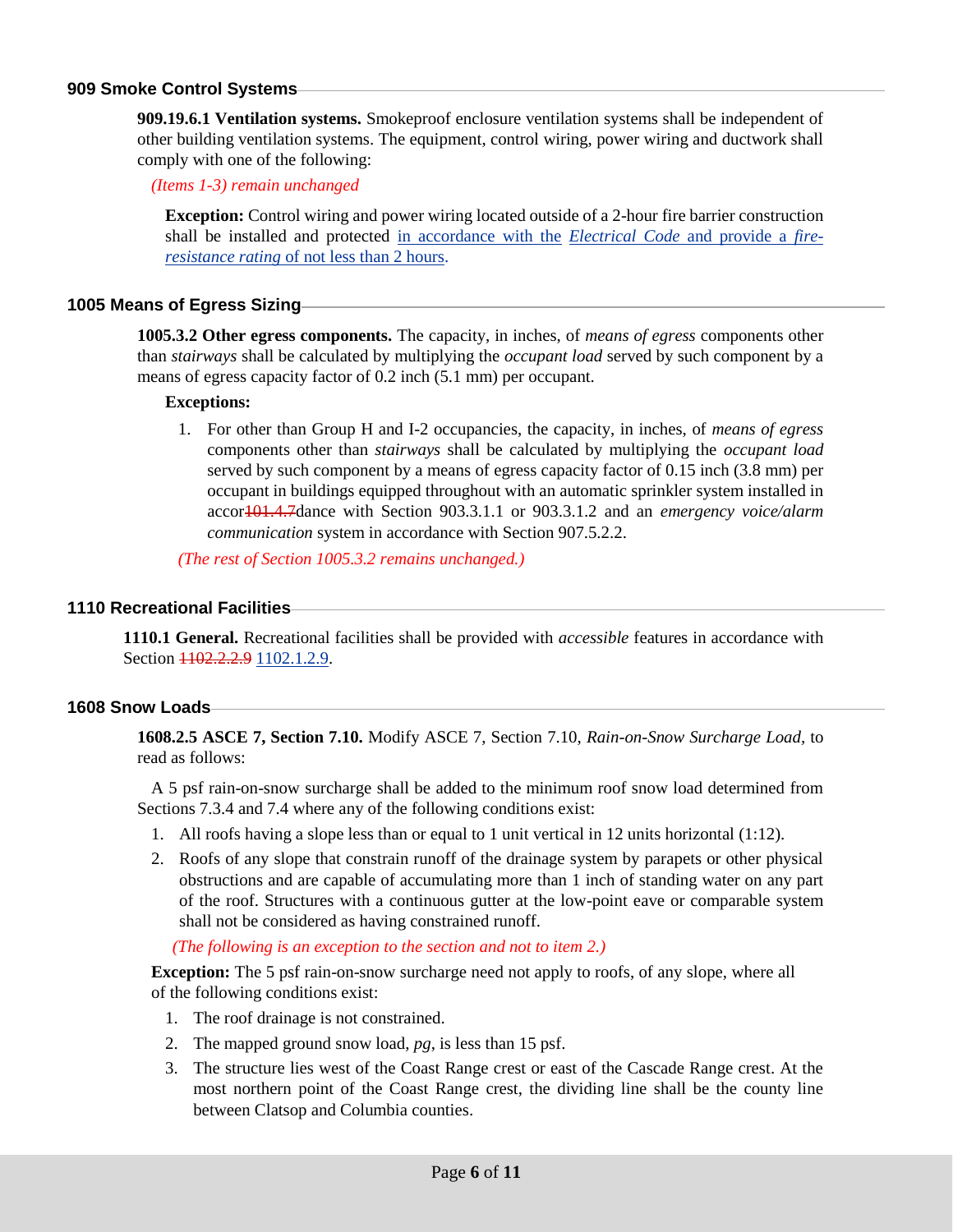# **1609 Wind Loads**

**TABLE 1609.3 BASIC DESIGN WIND SPEED, V, FOR RISK CATEGORY I, II, III AND IV BUILDINGS AND OTHER STRUCTURES**

| Klamath special wind region <sup>#</sup> | $-1.7$ |  |  |  |
|------------------------------------------|--------|--|--|--|
|------------------------------------------|--------|--|--|--|

#### **1613 Earthquake Loads**

**1613.1 Scope.** Every structure, and portion thereof, including nonstructural components that are permanently attached to structures and their supports and attachments, shall be designed and constructed to resist the effects of earthquake motions in accordance with Chapters 11, 12, 13, 15, 17 and 18 of ASCE 7 as modified by Section 1613.4, as applicable. The *seismic design category* for a structure is permitted to be determined in accordance with Section 1613 or ASCE 7.

| <b>SITE CLASS</b> | MAPPED RISK TARGETED MAXIMUM CONSIDERED EARTHQUAKE (MCER) SPECTRAL RESPONSE<br><b>ACCELERATION PARAMETER AT 1-SECOND PERIOD</b> |               |             |                  |                  |                  |
|-------------------|---------------------------------------------------------------------------------------------------------------------------------|---------------|-------------|------------------|------------------|------------------|
|                   | $S_1 \le 0.1$                                                                                                                   | $S_1 = 0.2$   | $S_1 = 0.3$ | $S_1 = 0.4$      | $S_1 = 0.5$      | $S_1 \geq 0.6$   |
| A                 | 0.8                                                                                                                             | 0.8           | 0.8         | 0.8              | 0.8              | 0.8              |
| B                 | 0.8                                                                                                                             | 0.8           | 0.8         | 0.8              | 0.8              | 0.8              |
| $\mathcal{C}$     | 1.5                                                                                                                             | 1.5           | 1.5         | 1.5              | 1.5              | 1.4              |
| D                 | 2.4                                                                                                                             | $2.2^{\circ}$ | $2.0^\circ$ | 1.9 <sup>c</sup> | 1.8 <sup>c</sup> | 1.7 <sup>c</sup> |
| E                 | 4.2                                                                                                                             | $3.3^\circ$   | $2.8^\circ$ | $2.4^\circ$      | $2.2^{\circ}$    | $2.0^\circ$      |
| F                 | Note b                                                                                                                          | Note b        | Note b      | Note b           | Note b           | Note b           |

**TABLE 1613.2.3(2) VALUES OF SITE COEFFICIENT** *F<sup>V</sup>* **a**

a. Use straight-line interpolation for intermediate values of mapped spectral response acceleration at short period, *Ss*.

b. Values shall be determined in accordance with Section 11.4.8 of ASCE 7.

c. See requirements for site-specific ground motions in Section 11.4.8 of ASCE 7.

**1613.4 Modifications to ASCE 7.** The text of ASCE 7 shall be modified as indicated in Sections 1613.5.1 1613.4.1 through 1613.5.14 1613.4.15.

*(1613.4.1 remains unchanged)*

**[1613.4.2](https://www.oregon.gov/bcd/codes-stand/code-adoption/Documents/st-19-SEAO-14-proposal.pdf) ASCE 7, Section 13.1.4, Items 5 and 6.** Modify ASCE 7, Section 13.1.4, *Exemptions*, Items 5 and 6 to read as follows:

- 5. Mechanical and electrical components in *Seismic Design Category* C, provided that either:
	- a. The component Importance factor,  $I_p$ , is equal to 1.0 and the component is positively attached to the structure; or
	- b. The component weighs 75 pounds (333N) or less or, in the case of a distributed distribution system, 5 lb/ft (73 N/m) or less.
- 6. Discrete mechanical and electrical components in *Seismic Design Categories* D, E and F that are positively attached to the structure, provided that either
	- a. The component weighs 400 pounds (1,779 N) or less, the center of mass is located 4 feet or less above the adjacent floor or roof level, flexible connections are provided between the component and associated ductwork, piping, and conduit, and the component Importance Factor,  $I_p$ , is equal to 1.0; or
	- b. The component weighs 75 pounds  $(333 \text{ N})$  or less or, in the case of a distributed distribution system, 5 lb/ft (73 N/m) or less;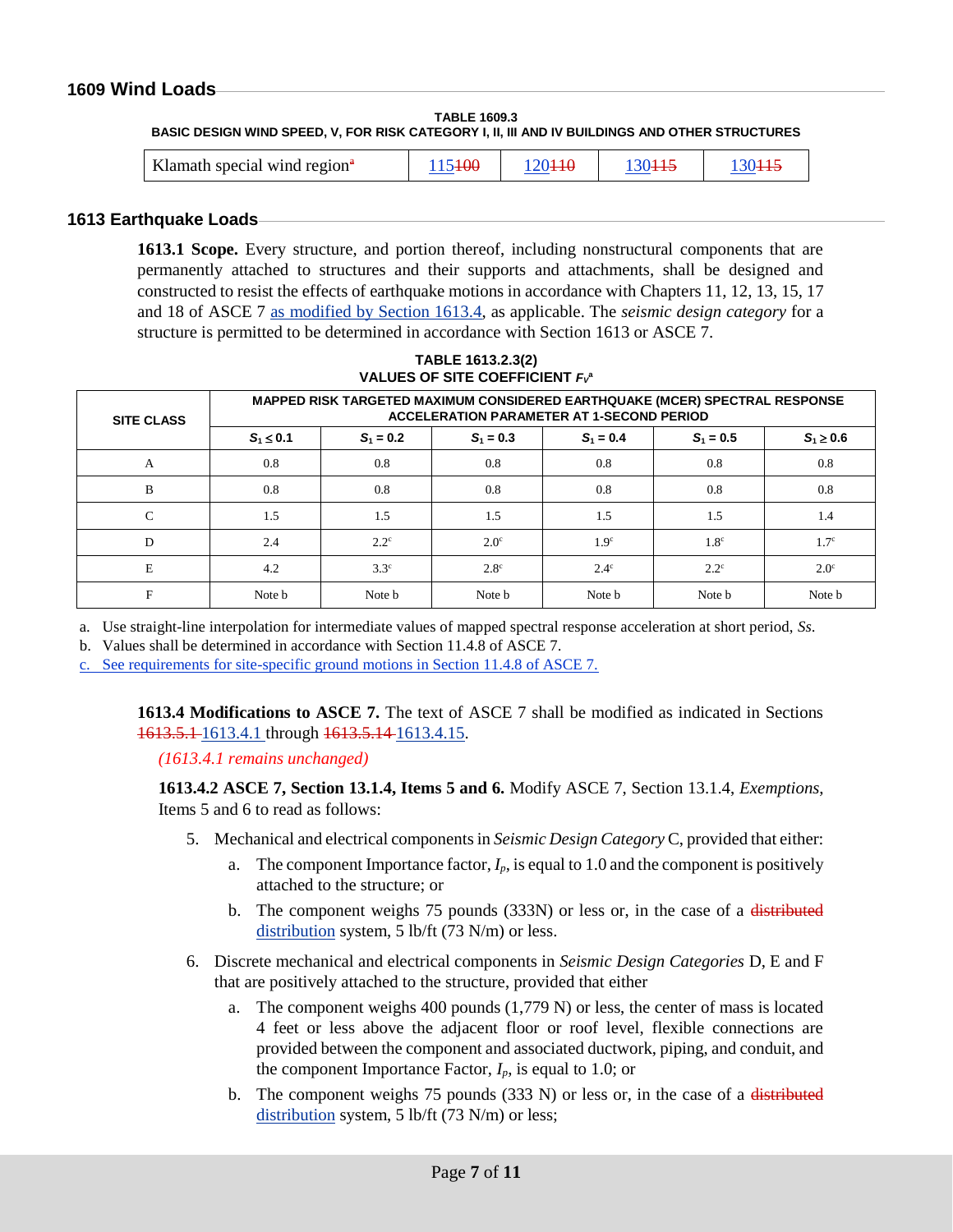# **[1613.4.15](https://www.oregon.gov/bcd/codes-stand/code-adoption/Documents/st-19-SEAO-14-proposal.pdf) ASCE 7, Section 13.4.5, Exceptions.** Modify ASCE 7, Section 13.4.5, *Power-Actuated Fasteners*, Exceptions to read as follows:

# **Exceptions:**

- 1. Power-actuated fasteners in concrete used for support of acoustical tile or lay-in panel suspended ceiling applications and distribution systems where the service load on any individual fastener does not exceed 90 lb (400 N), and
- 2. Power-actuated fasteners in steel where the service load on any individual fastener does not exceed 250 lb (1,112 N).

# **1705 Required Special Inspections and Tests**

**1705.3 Concrete construction.** *Special inspections* and tests of concrete construction shall be performed in accordance with this section and Table 1705.3.

**Exception:** *Special inspections* and tests shall not be required for:

- 1. Isolated spread concrete footings of buildings three stories or less above *grade plane* that are fully supported on earth or rock.
- 2. Continuous concrete footings supporting walls of buildings three stories or less above *grade plane* that are fully supported on earth or rock where:
	- 2.1. The footings support walls of light-frame construction; and either
	- 2.2. The footings are designed in accordance with Table 1809.7; or
	- 2.3. The structural design of the footing is based on a specified compressive strength, *f c*, not more than 2,500 pounds per square inch (psi) (17.2 MPa), regardless of the compressive strength specified in the *approved construction documents* or used in the footing construction.
- 3. Nonstructural concrete slabs supported directly on the ground, including prestressed slabs on grade, where the effective prestress in the concrete is less than 150 psi  $(1.03 \text{ MPa})$ .
- 4. Concrete foundation walls constructed in accordance with Table 1807.1.6.2.
- 5. Concrete patios, driveways and sidewalks, on grade.

# **2308 Conventional Light-Frame Construction**

| <b>BRACING METHODS</b>       |                                                                                |               |                                                             |                          |  |
|------------------------------|--------------------------------------------------------------------------------|---------------|-------------------------------------------------------------|--------------------------|--|
| <b>METHODS,</b>              | <b>MINIMUM</b>                                                                 | <b>FIGURE</b> | <b>CONNECTION CRITERIA<sup>a</sup></b>                      |                          |  |
| <b>MATERIAL</b>              | <b>THICKNESS</b>                                                               |               | <b>Fasteners</b>                                            | <b>Spacing</b>           |  |
| WSP Wood structural<br>panel | $\frac{3}{8}$ " in accordance<br>with Table<br>$2308.6.3(2)$ or<br>2308.6.3(3) |               | Table 2304.10.1<br>Exterior sheathing per<br>Table 2304.6.1 | $6$ " edges $12$ " field |  |
|                              |                                                                                |               | Interior sheathing per<br>Table 2304.10.1                   | Varies by fastener       |  |

**TABLE 2308.6.3(1)**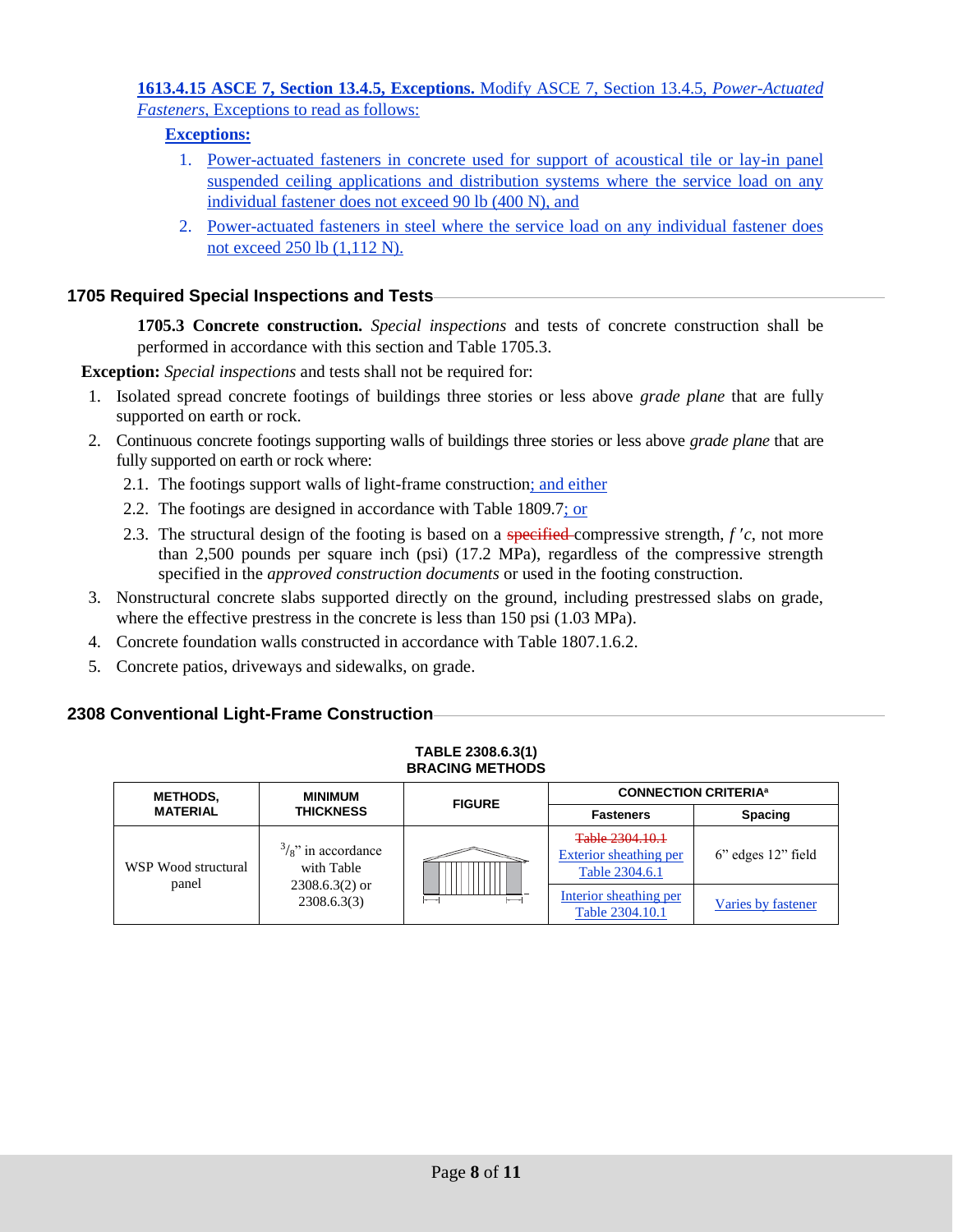# **3007 Fire Service Access Elevator**

**3007.8.1 Protection of wiring or cables.** Wires or cables that are located outside of the elevator hoistway and machine room and that provide normal or standby power, control signals, communication with the car, lighting, heating, air conditioning, *ventilation* and fire-detecting systems to fire service access elevators shall be installed and protected in accordance with the *Electrical Code* and provide a *fire-resistance rating* of not less than 2 hours.

**Exception:** Wiring and cables to control signals are not required to be protected provided that wiring and cables do not serve Phase II emergency in-car operations.

#### **3008 Occupant Evacuation Elevators**

**3008.8.2 Protection of wiring or cables.** Wires or cables that are located outside of the elevator hoistway, machine room, control room and control space and that provide normal or standby power, control signals, communication with the car, lighting, heating, air conditioning, *ventilation* and firedetecting systems to occupant evacuation elevators shall be installed and protected in accordance with the *Electrical Code* and provide a *fire-resistance rating* of not less than 2 hours.

**Exception:** Wiring and cables to control signals are not required to be protected provided that wiring and cables do not serve Phase II emergency in-car operation.

#### **3111 Solar Energy Systems**

**3111.1 General.** Solar energy systems shall comply with the requirements of this section.

**Exception:** Where the solar energy system is installed on a detached one- and two-family *dwelling* or *townhouse* classified as Group R-3 or Group U occupancies, compliance with the *Residential Code shall satisfy this requirement-Sections 3111.1.1, 3111.1.2, 3111.2, 3111.3.2,* 3111.3.3 and 3111.3.4.6.

**3111.3.5.3 Prescriptive installations.** Roof mounted installations on Risk Category I or Risk Category II structures of *conventional light-frame construction* that comply with this section shall qualify as prescriptive and shall not require an engineered design if all of the following criteria are met:

1. **Roof structure:** The ground snow load does not exceed 50 psf, *wind speeds* do not exceed 120 mph for Exposure Category C sites or 135 mph for Exposure Category B sites, and the existing supporting roof framing is *conventional light-frame construction* with pre-engineered trusses or rafters spaced at 24 inches (610 mm) on center maximum. Existing rafter spans shall comply with Section 2308.7.2. Where the existing grade and species cannot be verified, it is assumed to be #2 Douglas Fir-Larch.

**Exception:** *Photovoltaic systems* installed on roofs of detached one- and two-family *dwellings* and *townhouses* classified as Group R-3 and Group U occupancies where the existing supporting roof framing is *conventional light-frame construction* with preengineered trusses or rafters spaced at 24 inches (610 mm) on center maximum, the ground snow load does not exceed 70 psf, and the site is limited to wind Exposure Category B or C. Existing rafter spans shall comply with Section R802.5 of the *Residential Code.*

- 2. **Roof materials:** Roofing material shall be metal, single-layer wood shingle or shake, or not more than two layers of composition shingle.
- 3. **Loading:** Installation shall comply with Figures 3111.3.5.3(1) and 3111.3.5.3(2). The combined weight of the *photovoltaic modules* and *racking* shall not exceed 4.5 pounds per square foot (2.0412 kPa). *Photovoltaic modules* or *racking* shall be directly attached to the roof framing or blocking. Attachments must be spaced not greater than 48 inches (1219 mm) on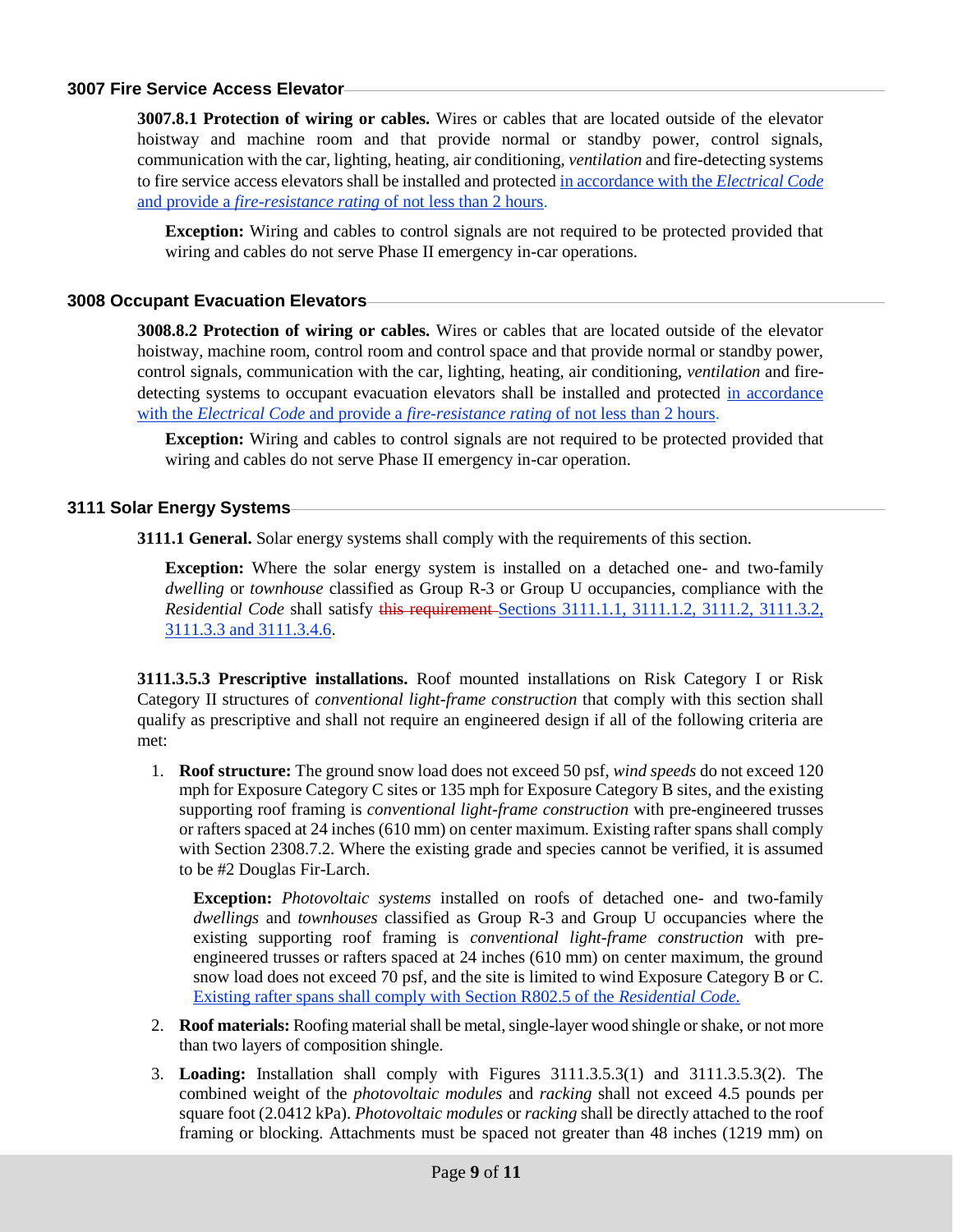center in any direction. Attachments shall be spaced not greater than 24 inches (609.6 mm) on center in any direction where:

- 3.1. Ground snow loads exceed 36 psf  $(1.197 \text{ kN/m}^2)$ .
- 3.2. Located within 3 feet (914 mm) of a roof edge, hip, eave or ridge.
- 3.3. Located in wind Exposure Category B or greater and the *wind speed* exceeds 120 mph.
- 3.4. Located in wind Exposure Category C or greater and the *wind speed* exceeds 110 mph.

**Exception:** *Photovoltaic modules* or *racking* may be attached directly to standing seam metal panels using clamps and roofing materials that meet the following criteria:

- 1. The allowable uplift capacity of clamps shall be not less than 115 pounds for clamps spaced at 60 inches (1525 mm) on center or less as measured along the seam or not less than 75 pounds for clamps spaced at less than 48 inches (1219 mm) on center.
- 2. Clamp spacing between perpendicular to seams shall not exceed 24 inches (610 mm). Spacing of clamps along a seam shall not exceed 60 inches (1525 mm).
- 3. Roofing panels shall comply with all of the following:
	- 3.1. Shall be a minimum of 26 gage steel,
	- 3.2. Shall be a maximum of 18 inches (457 mm) in width,
	- 3.3. Shall be attached with a minimum of #10 screws at 24 inches (610 mm) on center,
	- 3.4. Shall be installed over minimum ½-inch (12.7 mm) nominal wood structural panels attached to framing with 8d nails at 6 inches (153 mm) on center at panel edges and 12 inches (305 mm) on center field nailing.

# **3402 Modifications to IEBC Chapter 2 Definitions**

**PRIMARY FUNCTION.** A *primary function* is a major activity for which the facility is intended. Areas that contain a *primary function* include, but are not limited to, the customer services lobby of a bank, the dining area of a cafeteria, the meeting rooms in a conference center, as well as offices and other *work areas* in which the activities of the public accommodation or other private entity using the facility are carried out. Mechanical rooms, boiler rooms, supply storage rooms, employee lounges or locker rooms, janitorial closets, entrances, corridors and restrooms are not areas containing a *primary function*.

**SUBSTANTIAL STRUCTURAL DAMAGE.** A condition where any of the following apply:

- 1. The vertical elements of the lateral force-resisting system have suffered damage such that the lateral load-carrying capacity of any story in any horizontal direction has been reduced by more than 33 percent from its predamage condition.
- 2. The capacity of any vertical component carrying gravity load, or any group of such components, that has a tributary area more than 30 percent of the total area of the structure's floor(s) and roof(s) has been reduced more than 20 percent from its predamage condition, and the remaining capacity of such affected elements, with respect to all dead and live loads, is less than 75 percent of that required by the *Building Code* for new buildings of similar structure, purpose and location.
- 3. The capacity of any structural component carrying snow load, or any group of such components, that supports more than 30 percent of the roof area of similar construction has been reduced more than 20 percent from its predamage condition, and the remaining capacity with respect to dead, live and snow loads is less than 75 percent of that required by the *Building Code* for new buildings of similar structure, purpose and location.